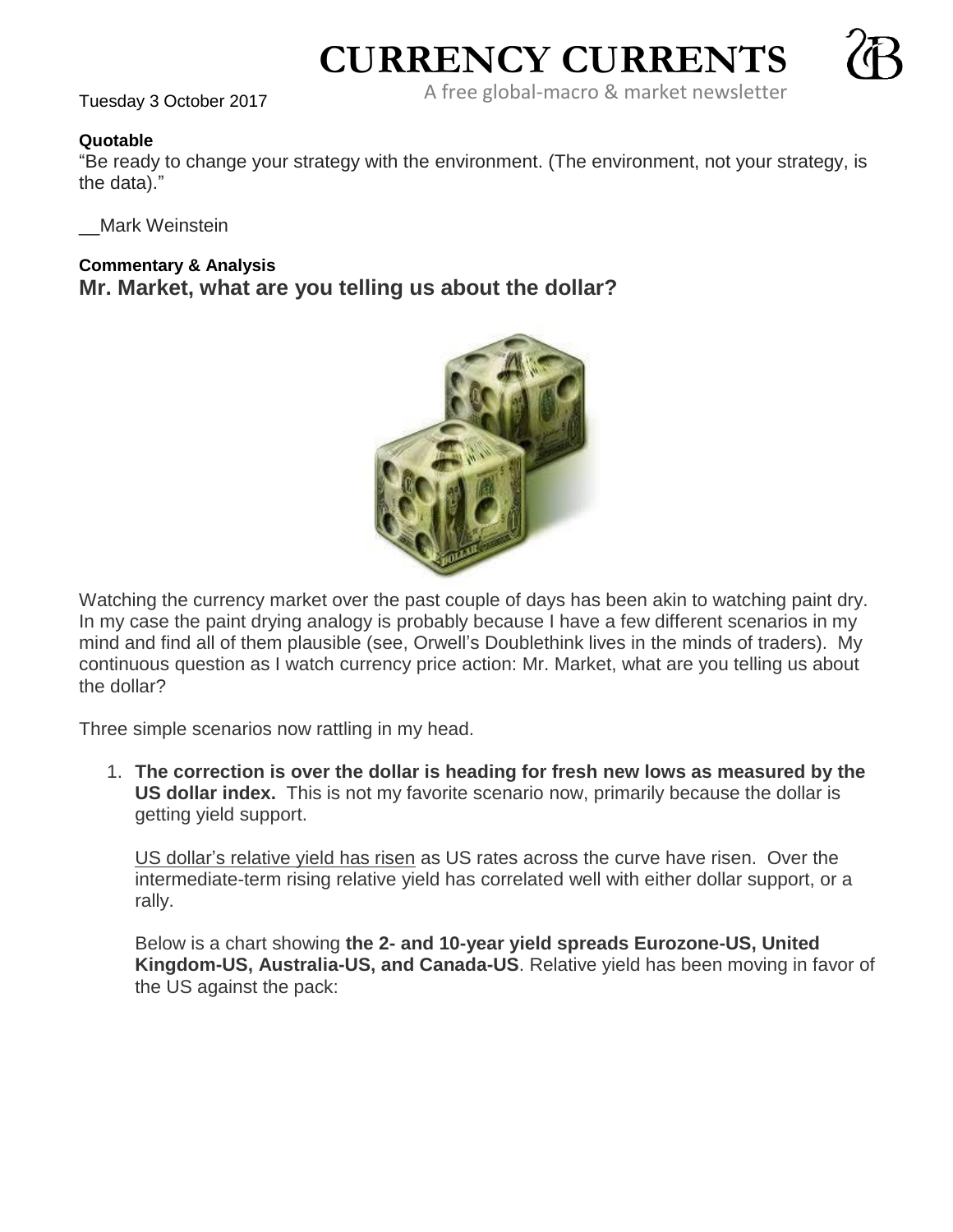

2. **The US dollar has put in a corrective bottom, and is poised for a powerful trend move higher.** This scenario makes some sense considering the potential for surprise:

The Surprise—President Trump's tax plan is passed with flying colors, sooner than expected, and we see a massive repatriation of offshore capital (held by multinationals) coming rushing back onshore, creating a huge bid for the dollar [international money follows to position for major infrastructure investment as part of the tax plan]. This flood of new capital is met by a more a more hawkish Fed, leading to a self-reinforcing feedback loop higher.

**Black Swan Capital's Currency Currents** is strictly an informational publication and does not provide personalized or individualized investment or trading advice. Commodity futures and forex trading involves substantial risk of loss and may not be suitable for you. The money you allocate to futures or forex trading should be money that you can afford to lose. Please carefully read Black Swan's full disclaimer, which is available at <http://www.blackswantrading.com/disclaimer>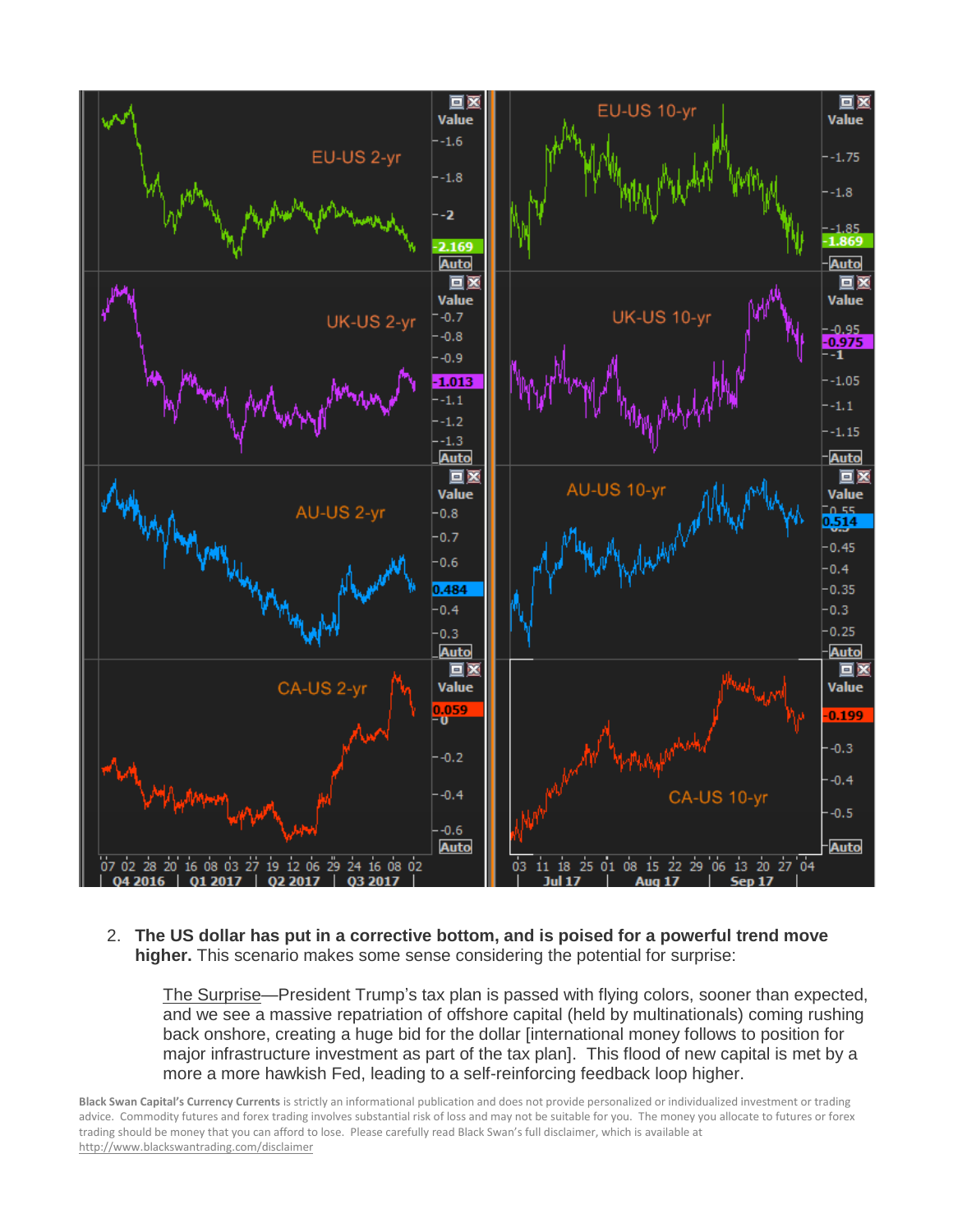3. Though this is threading the needle a bit, maybe we see **another near-term correction lower in the dollar, but no new low, then another multi-week rally pushing the US dollar index back toward 96-level.** The 96-level on the US dollar index represents a key retracement area and would likely be a big enough move to shakeout dollar bears. [This is my favored scenario as of now.]



Yesterday's dollar price action should concern dollar bulls at least a bit. With yield support heading the US dollar's way (as shown in the relative yield charts above), we learned yesterday the US ISM Manufacturing index hit a 13-year high. Given that news, and the interest rate background described above favoring the buck, coupled with Eurozone turmoil given the Catalonia referendum that "wasn't a referendum," the dollar staged a muted rally.

**Black Swan Capital's Currency Currents** is strictly an informational publication and does not provide personalized or individualized investment or trading advice. Commodity futures and forex trading involves substantial risk of loss and may not be suitable for you. The money you allocate to futures or forex trading should be money that you can afford to lose. Please carefully read Black Swan's full disclaimer, which is available at <http://www.blackswantrading.com/disclaimer>